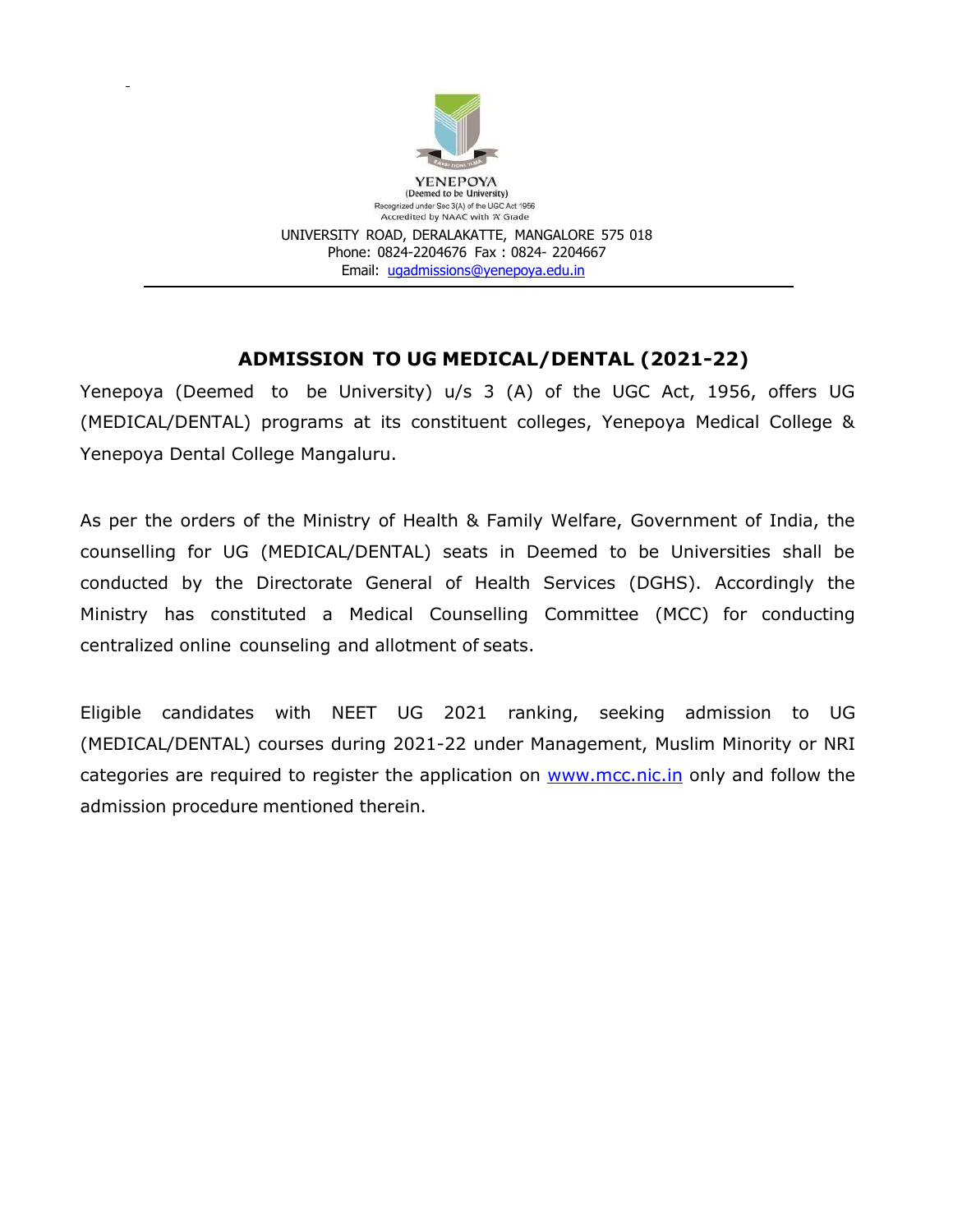**1. DOCUMENTS :** Candidates are required to be in possession of the following original documents along with attested copies.

| SI.<br>No.     | <b>GENERAL CATEGORY / MUSLIM MINORITY CATEGORY</b>                                               |
|----------------|--------------------------------------------------------------------------------------------------|
| 1              | Admit card issued by National Testing agency                                                     |
| $\mathcal{P}$  | Score card issued by National Testing agency                                                     |
| 3              | Online allotment letter of MCC                                                                   |
| $\overline{4}$ | 10 <sup>th</sup> Standard Marks Card                                                             |
| 5              | 12 <sup>th</sup> Standard Marks Card                                                             |
| 6              | Transfer Certificate                                                                             |
|                | Conduct Certificate                                                                              |
| 8              | <b>Migration Certificate</b>                                                                     |
| 9              | Caste and Income Certificate (wherever applicable)                                               |
| 10             | Domicile Certificate                                                                             |
| 11             | Physical fitness certificate                                                                     |
| 12             | 4 Passport size and 4 stamp size photos                                                          |
| 13             | Copy of Aadhar Card                                                                              |
| 14             | BOND (undertaking as per format furnished) to be on a stamp paper of Rs.200/- to be<br>notarized |
| 15             | 3 sets of Attested copies of SI.No.4 to 8 are to be produced with the originals                  |

# **DOCUMENTS TO BE PRODUCED AT THE TIME OF ADMISSION (ORIGINALS)**

 $\sim$ 

| SI. No.        | <b>NRI CATEGORY</b>                                                                       |
|----------------|-------------------------------------------------------------------------------------------|
| 1              | Admit card issued by National Testing agency                                              |
| $\overline{2}$ | Score card issued by National Testing agency                                              |
| З              | Online allotment letter of MCC                                                            |
| $\overline{4}$ | 10 <sup>th</sup> Standard Marks Card                                                      |
| $\overline{5}$ | 12 <sup>th</sup> Standard Marks Card                                                      |
| $\overline{6}$ | <b>Transfer Certificate</b>                                                               |
| 7              | Conduct Certificate                                                                       |
| 8              | <b>Migration Certificate</b>                                                              |
| 9              | Caste and Income Certificate (wherever applicable)                                        |
| 10             | Domicile Certificate                                                                      |
| 11             | Physical fitness certificate                                                              |
| 12             | 4 Passport size and 4 stamp size photos                                                   |
| 13             | Copy of Aadhar Card                                                                       |
| 14             | Copy of Passport & Visa of the parent and student                                         |
| 15             | Copy of the Passport & Visa of sponsorer (For NRI Sponsor candidate)                      |
| 16             | Sponsorship Affidavit (stating that sponsorer is ready to bear the expenses for the whole |
|                | duration of study) - For NRI Sponsor candidate                                            |
| 17             | Relationship certificate (Relation of candidate with the sponsorer) - For NRI Sponsor     |
|                | candidate                                                                                 |
| 18             | BOND (undertaking as per format furnished) to be on a stamp paper of Rs.200/- to be       |
|                | notarized                                                                                 |
| 19             | 3 sets of Attested copies of SI. No. 4 to 8 are to be produced with the originals         |

**UNDERTAKING:** After joining the course discontinuation bond to the extent of the balance course fee need to be submitted. **(Format attached)**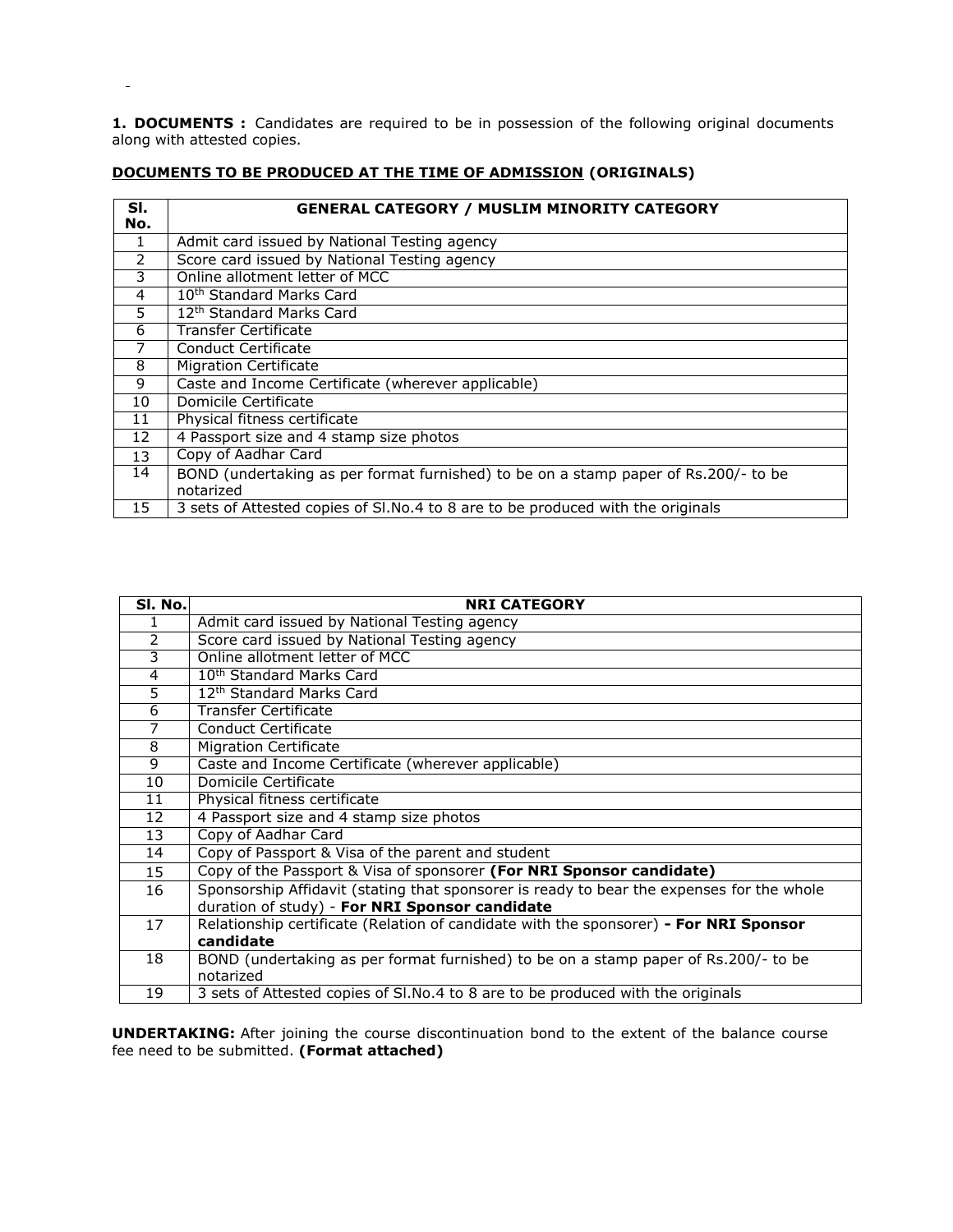**2. FEE**: The candidates allotted seats at Yenepoya Medical College & Yenepoya Dental College are advised to make necessary payments (Tuition fee, Hostel fee etc.) through Demand Draft/ Net Banking or RTGS to the below mentioned bank account :

| <b>FOR MBBS:</b>                                 | <u>FOR BDS:</u>                                  |
|--------------------------------------------------|--------------------------------------------------|
| Yenepoya Medical College                         | Yenepoya Dental College                          |
| Fee hive virtual Account                         | Fee hive virtual Account                         |
| 999100600000001                                  | 999100700000001                                  |
| BANK OF BARODA, FOUNDERS BRANCH                  | BANK OF BARODA, FOUNDERS BRANCH                  |
| IFSC Code: BARB0VJFOUN - (5th Letter is Zero)    | IFSC Code: BARBOVJFOUN - (5th Letter is Zero)    |
| MICR CODE, 575012029                             | MICR CODE, 575012029                             |
| Light House Hill Road, Mangalore - 3, KARNATAKA  | Light House Hill Road, Mangalore - 3, KARNATAKA  |
| Ph: 0824-2429573                                 | Ph: 0824-2429573                                 |
| FOR MBBS (NRI) payment in USD                    | FOR BDS (NRI) payment in USD                     |
| Yenepoya Medical College                         | Yenepoya Dental College                          |
| Current A/c No. 73860400000341                   | Current A/c No. 73860400000337                   |
| Bank of Baroda, Founders Branch BANK OF BARODA   | Bank of Baroda, Founders Branch BANK OF BARODA   |
| IFSC Code: BARBOVJFOUN - (5th letter is Zero)    | IFSC Code: BARBOVJFOUN - (5th letter is Zero)    |
| SWIFT Code: BARBINBBMGL                          | SWIFT Code: BARBINBBMGL                          |
| Founders Branch Address Bank of Baroda           | Founders Branch Address Bank of Baroda           |
| Founders Branch                                  | Founders Branch                                  |
| Light House Hill Road, Mangalore - 3             | Light House Hill Road, Mangalore - 3             |
| Ph: 0824-2429173                                 | Ph: 0824-2429173                                 |
| Correspondence Bank Information                  | Correspondence Bank Information:                 |
| Name of intermediary Financial Institution in US | Name of intermediary Financial Institution in US |
| <b>Address</b>                                   | <b>Address</b>                                   |
| <b>BANK OF BARODA</b>                            | <b>BANK OF BARODA</b>                            |
| NEW YORK, United States of America               | NEW YORK, United States of America               |
| Swift Code BARBUS33XXX                           | Swift Code BARBUS33XXX                           |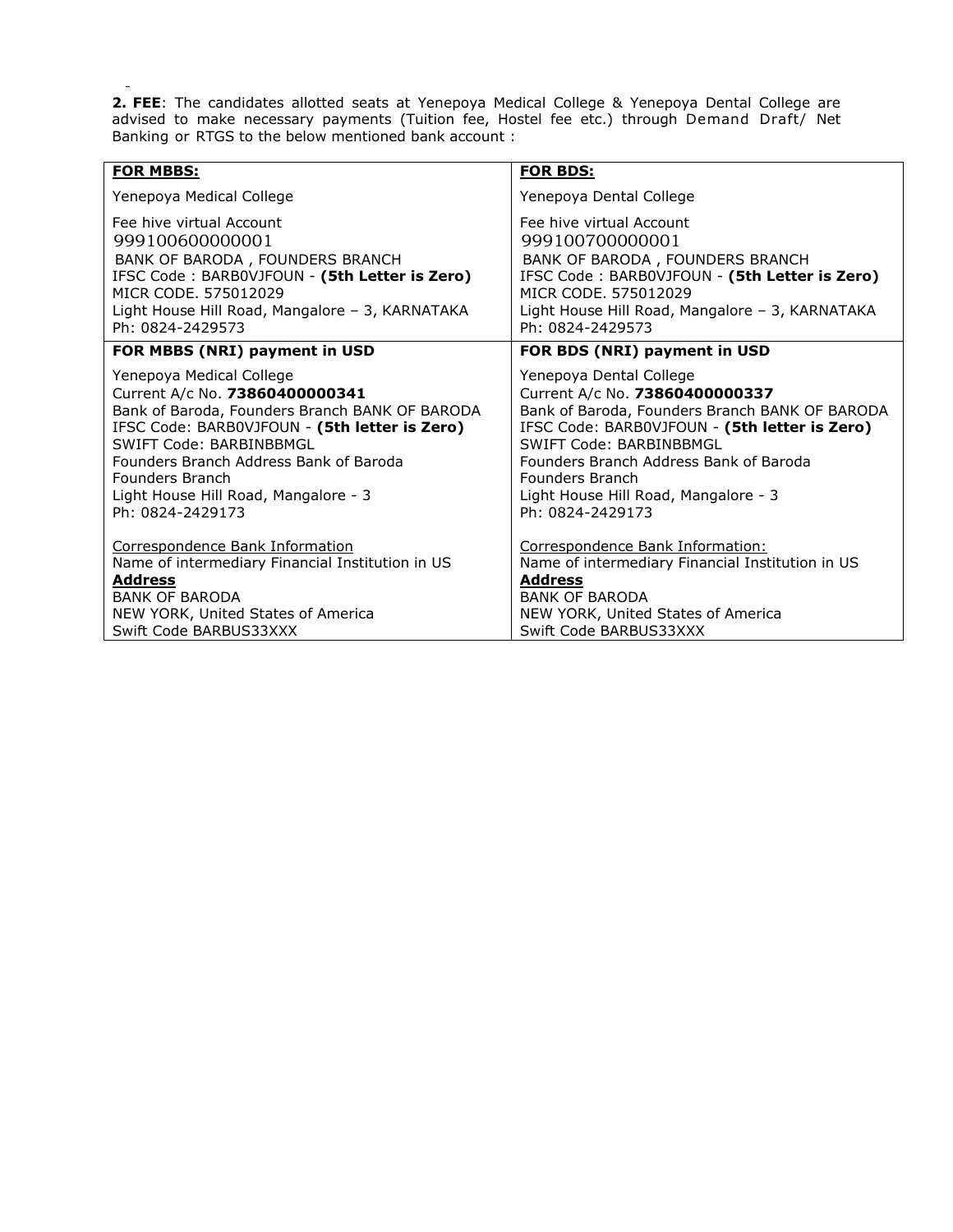| YENEPOYA MEDICAL COLLEGE                                                                                       |                                            |            |                  |            |            |                 |
|----------------------------------------------------------------------------------------------------------------|--------------------------------------------|------------|------------------|------------|------------|-----------------|
|                                                                                                                | <b>MBBS FEE STRUCTURE 2021-22</b>          |            |                  |            |            |                 |
|                                                                                                                | $\overline{V}$<br>II<br>IV<br>III          |            |                  |            |            |                 |
|                                                                                                                | Instalment                                 | Instalment | Instalment       | Instalment | Instalment | <b>TOTAL IN</b> |
| Date of payment                                                                                                | At the time of<br>Admission/<br>Counseling | 31.12.2022 | 31.12.2023       | 31.12.2024 | 31.12.2025 | <b>RUPEES</b>   |
|                                                                                                                |                                            |            | Amount in Rupees |            |            |                 |
| <b>Course Fee</b>                                                                                              | 1750000                                    | 1750000    | 1750000          | 1750000    | 1000000    | 8000000         |
|                                                                                                                |                                            |            |                  |            |            |                 |
| Note:                                                                                                          |                                            |            |                  |            |            |                 |
| 1) Duration of the course is $4&1/2$ years plus one year internship                                            |                                            |            |                  |            |            |                 |
| 2) No extra charges for Food, Laundry and sharing accommodation                                                |                                            |            |                  |            |            |                 |
| 3) Hostel is Compulsory for all students. Hostel air conditioned charges extra as per actuals.                 |                                            |            |                  |            |            |                 |
| 4) Laundry maximum 30 pieces per month free & extra pieces will charged @ Rs.10/piece                          |                                            |            |                  |            |            |                 |
| 5) 4 post dated cheques for remaining years fee to be given in favor of Yenepoya Medical College               |                                            |            |                  |            |            |                 |
| $\vert$ 6) Every candidate shall pay the remaining course fee in the event he/she leaving the                  |                                            |            |                  |            |            |                 |
| course before its completion                                                                                   |                                            |            |                  |            |            |                 |
| 7) Above fee does not include books, articles, fail subject fee, exam fee etc.                                 |                                            |            |                  |            |            |                 |
| 8) Fee should be paid on or before 31st of December every year by demand draft in favour of<br><b>YENEPOYA</b> |                                            |            |                  |            |            |                 |

MEDICAL COLLEGE payable at Mangalore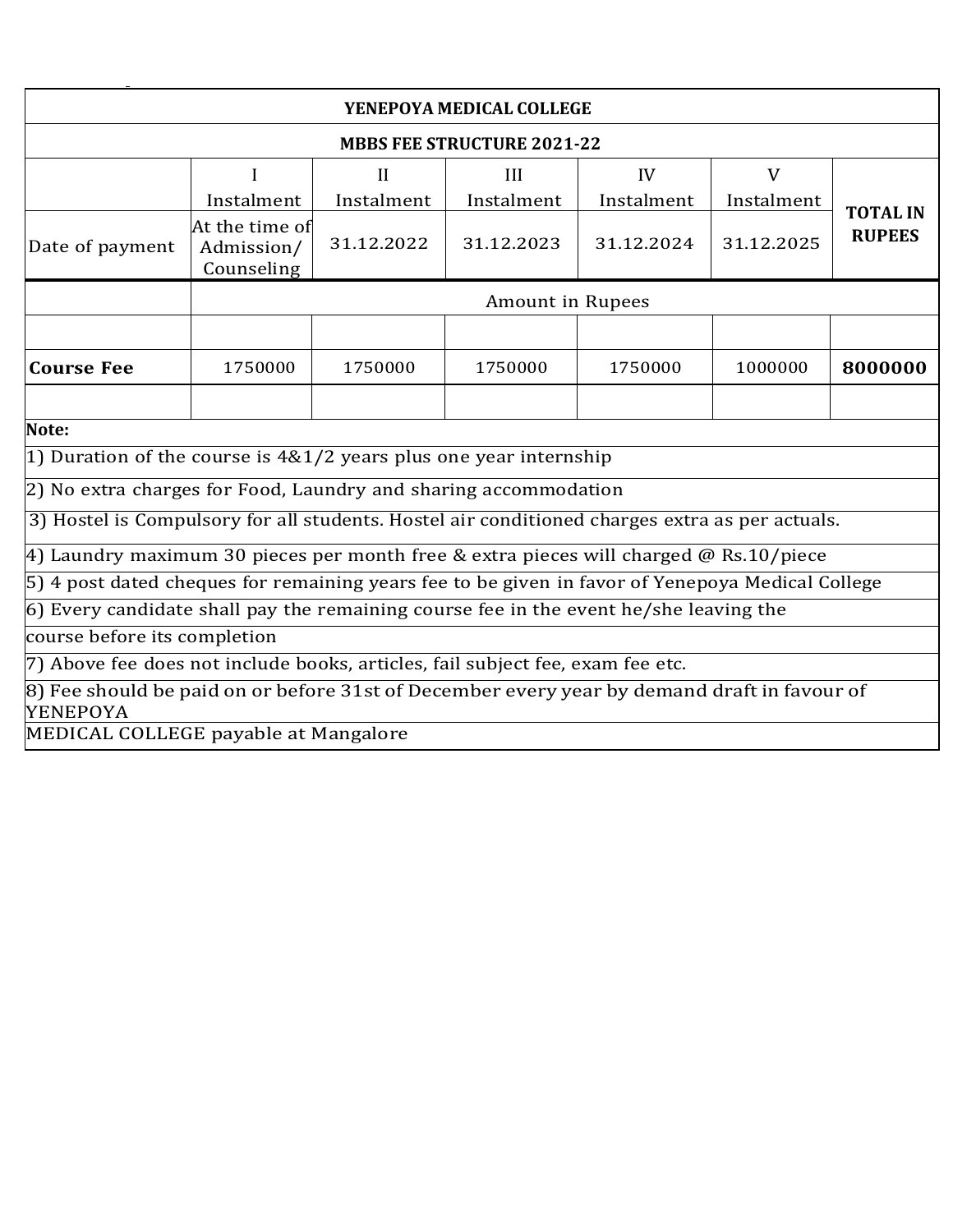| YENEPOYA MEDICAL COLLEGE                                                                         |                                                                                       |              |                             |            |            |              |
|--------------------------------------------------------------------------------------------------|---------------------------------------------------------------------------------------|--------------|-----------------------------|------------|------------|--------------|
|                                                                                                  | <b>MBBS FEE STRUCTURE 2021-22 (NRI)</b>                                               |              |                             |            |            |              |
|                                                                                                  |                                                                                       | $\mathbf{I}$ | III                         | IV         | V          |              |
|                                                                                                  | Instalment                                                                            | Instalment   | Instalment                  | Instalment | Instalment |              |
| Date of payment                                                                                  | At the time of<br>Admission/<br>Counseling                                            | 31.12.2022   | 31.12.2023                  | 31.12.2024 | 31.12.2025 | <b>Total</b> |
|                                                                                                  |                                                                                       |              | <b>Amount in US Dollors</b> |            |            |              |
|                                                                                                  |                                                                                       |              |                             |            |            |              |
| <b>Course Fee</b>                                                                                | 57000                                                                                 | 33000        | 33000                       | 33000      | 33000      | 189000       |
| (in USD)                                                                                         |                                                                                       |              |                             |            |            |              |
|                                                                                                  |                                                                                       |              |                             |            |            |              |
|                                                                                                  | 1) Duration of the course is $4&1/2$ years plus one year internship                   |              |                             |            |            |              |
| 2) Food, Laundry and accommodation (sharing) shall be provided with the above fee.               |                                                                                       |              |                             |            |            |              |
| 3) Hostel is Compulsory for all students. Hostel air conditioned charges extra as per actuals.   |                                                                                       |              |                             |            |            |              |
|                                                                                                  | 4) Laundry maximum 30 pieces per month free & extra pieces will charged @ Rs.10/piece |              |                             |            |            |              |
| 5) 4 post dated cheques for remaining years fee to be given in favor of Yenepoya Medical College |                                                                                       |              |                             |            |            |              |
| $\vert$ 6) Every candidate shall pay the remaining course fee in the event he/she leaving the    |                                                                                       |              |                             |            |            |              |
| course before its completion                                                                     |                                                                                       |              |                             |            |            |              |
| 7) Above fee does not include books, articles, fail subject fee, exam fee etc.                   |                                                                                       |              |                             |            |            |              |
|                                                                                                  | 8) Fee should be paid on or before 31st of December every year.                       |              |                             |            |            |              |
| 9) NRI Students shall pay the fee in USD only                                                    |                                                                                       |              |                             |            |            |              |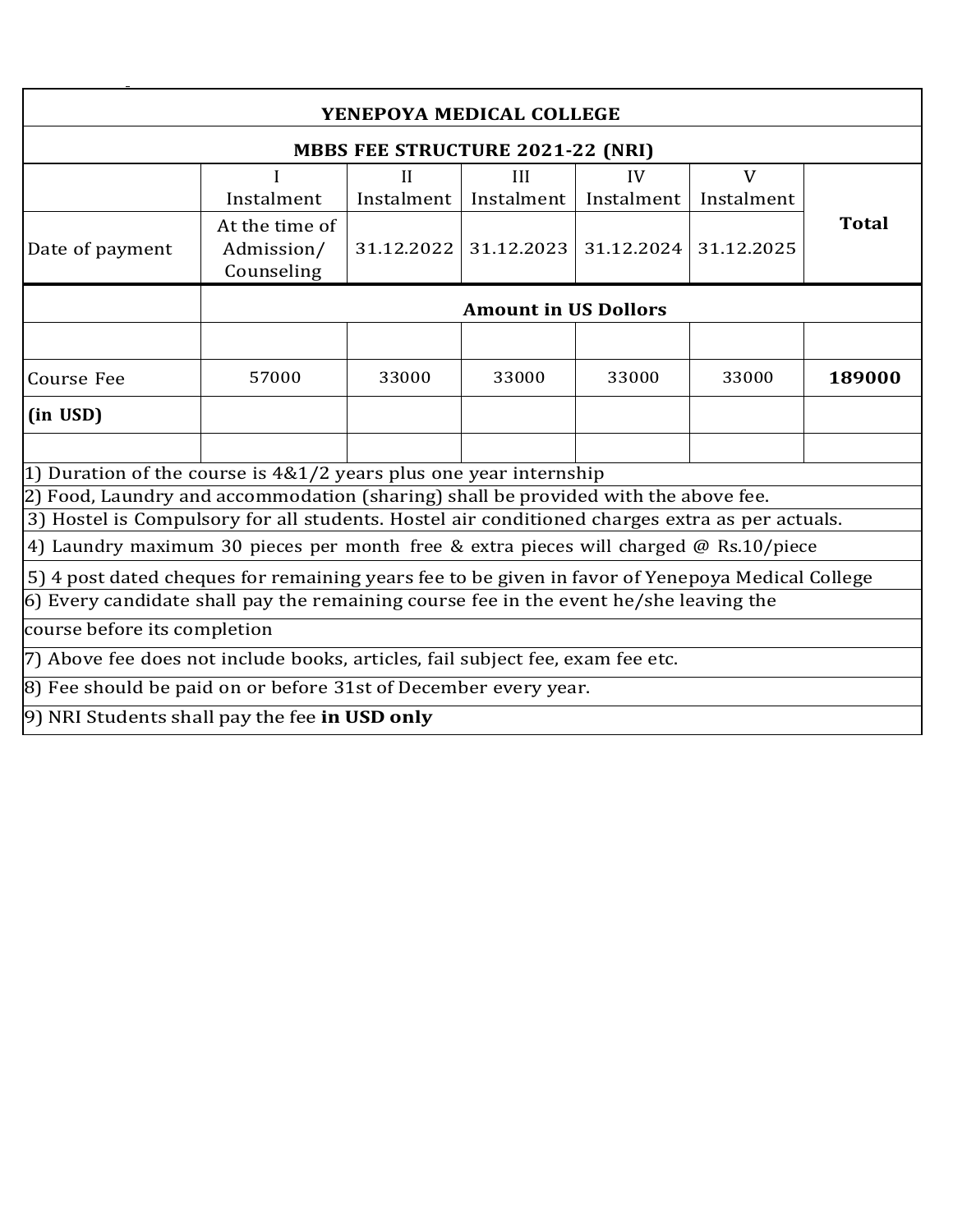| YENEPOYA DENTAL COLLEGE                                                                                                                                                                  |                                                                                       |                 |                         |                  |              |                 |
|------------------------------------------------------------------------------------------------------------------------------------------------------------------------------------------|---------------------------------------------------------------------------------------|-----------------|-------------------------|------------------|--------------|-----------------|
| BDS (General & NRI) - FEE STRUCTURE 2021-2022                                                                                                                                            |                                                                                       |                 |                         |                  |              |                 |
|                                                                                                                                                                                          | Instalment                                                                            | Н<br>Instalment | III<br>Instalment       | IV<br>Instalment |              | <b>TOTAL IN</b> |
| Date of payment                                                                                                                                                                          | At the time of<br>Admission/<br>Counseling                                            | 31.12.2022      | 31.12.2023              | 31.12.2024       | Internship   | <b>RUPEES</b>   |
|                                                                                                                                                                                          |                                                                                       |                 | <b>Amount in Rupees</b> |                  |              |                 |
| <b>Tuition Fee</b>                                                                                                                                                                       | 500000                                                                                | 500000          | 500000                  | 500000           | $\mathbf{0}$ | 2000000         |
|                                                                                                                                                                                          |                                                                                       |                 |                         |                  |              |                 |
| <b>Hostel Charges</b>                                                                                                                                                                    | 140000                                                                                | 147000          | 154000                  | 162000           | 170000       | 773000          |
|                                                                                                                                                                                          |                                                                                       |                 |                         |                  |              |                 |
| Total                                                                                                                                                                                    | 640000                                                                                | 647000          | 654000                  | 662000           | 170000       | 2773000         |
| Note:                                                                                                                                                                                    |                                                                                       |                 |                         |                  |              |                 |
| 1) Duration of the course is 4 years plus one year internship                                                                                                                            |                                                                                       |                 |                         |                  |              |                 |
| 2) Hostel is Compulsory for all students.<br>3) Food, Laundry and accommodation (sharing) shall be provided with the above fee.                                                          |                                                                                       |                 |                         |                  |              |                 |
|                                                                                                                                                                                          | 4) Laundry maximum 30 pieces per month free & extra pieces will charged @ Rs.10/piece |                 |                         |                  |              |                 |
|                                                                                                                                                                                          |                                                                                       |                 |                         |                  |              |                 |
| 5) 4 post dated cheques for remaining years fee to be given in favor of Yenepoya Dental College<br>6) Every candidate shall pay the remaining course fee in the event he/she leaving the |                                                                                       |                 |                         |                  |              |                 |
| course before its completion                                                                                                                                                             |                                                                                       |                 |                         |                  |              |                 |
| 7) Above Fee does not include Books, exam fee and fail subject fee.                                                                                                                      |                                                                                       |                 |                         |                  |              |                 |
|                                                                                                                                                                                          |                                                                                       |                 |                         |                  |              |                 |
| 8) Fee should be paid on or before 31st of December every year.<br>9) Food and hostel establishment charges to be paid at actual at the time of internship                               |                                                                                       |                 |                         |                  |              |                 |
|                                                                                                                                                                                          |                                                                                       |                 |                         |                  |              |                 |
| 10) NRI Students shall pay the fee in USD only equivalent to Indian Rupees                                                                                                               |                                                                                       |                 |                         |                  |              |                 |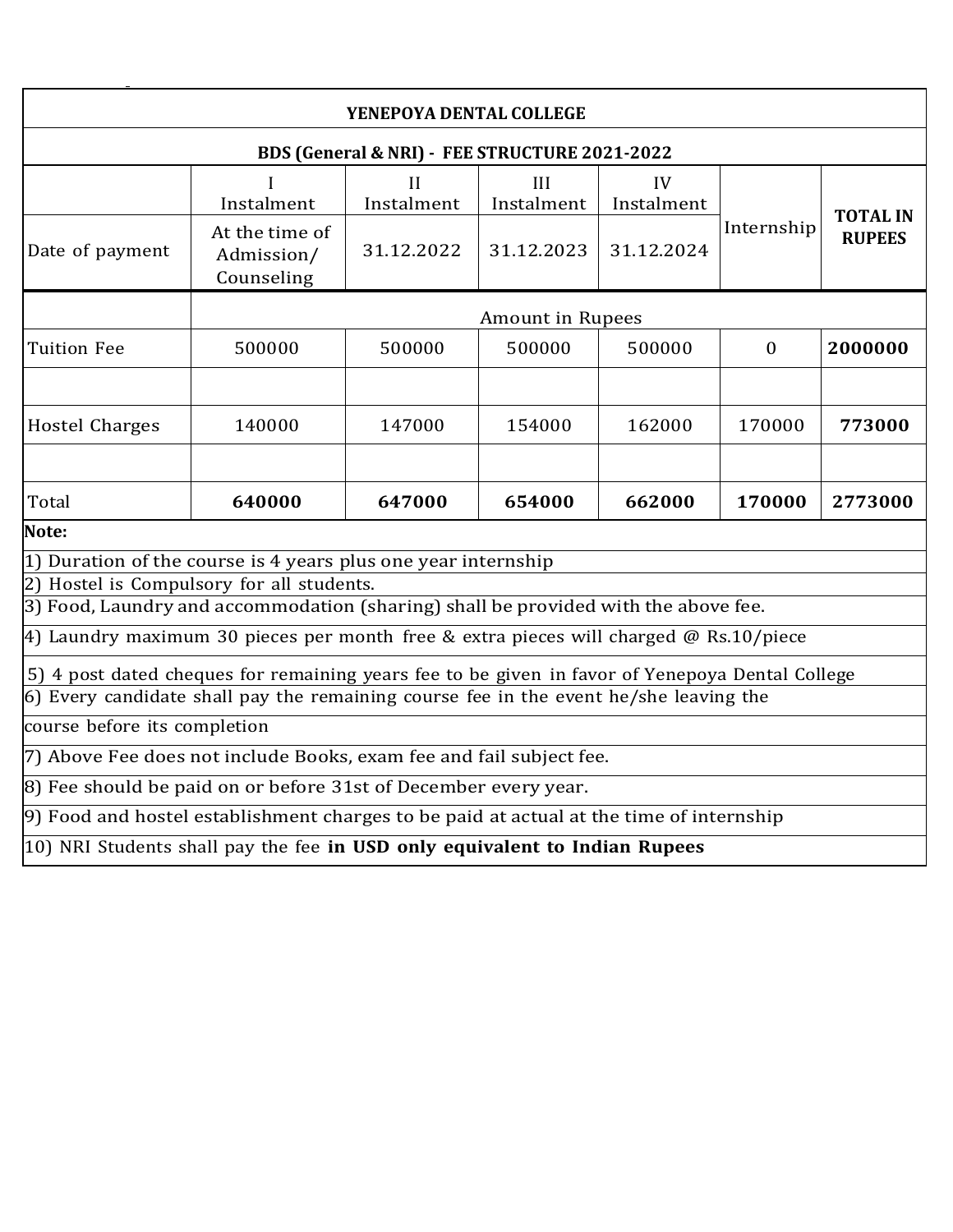# **FOR MBBS MANAGEMENT SEATS/MUSLIM MINORITY SEATS**

#### **UNDERTAKING**

| (permanent/present address of Parent) do hereby swear an oath as follows: |
|---------------------------------------------------------------------------|

I have been selected to the MBBS course at Yenepoya Medical College, Mangaluru, constituent college of Yenepoya (Deemed-to-be-University) [under Section 3 of the UGC Act 1956] through the Common Counselling conducted by the Directorate General of Health Services (DGHS), Government of India, New Delhi through NEET Rank …………………….. (All India Rank).

I say that on my own will and along with my parents/guardian took admission to the MBBS course at Yenepoya Medical College, Mangaluru as per the MCC/DGHS Allotment Order dated ……………………..

I say in consideration of admission to MBBS course, I shall complete the MBBS course and accordingly undertake to pay all the tuition and other fees as per the fee structure.

|                               | I Installment                               | II Installment                       | <b>III Installment</b> |
|-------------------------------|---------------------------------------------|--------------------------------------|------------------------|
|                               | Date of payment: (at the time of admission) | (31.12.2022)                         | (31.12.2023)           |
|                               | Rs.                                         | Rs.                                  | Rs.                    |
| Date of payment: (31.12.2024) | <b>IV Installment</b>                       | <b>V</b> Installment<br>(31.12.2025) |                        |

Rs. Rs.

I further agree to pay the fee as per schedule above, failing which I will not be allowed to attend my course.

In the event of my discontinuation from MBBS course due to any reason; I along with my parent/guardian hereby undertake to pay balance tuition and other fees for the remaining years of study to Yenepoya Medical College, Mangaluru i.e., Rs. ..…………………. without any demur.

What is stated above is true and correct. I along with my parent/guardian do hereby undertake to act accordingly. This, the ……….…… day of ………………… 2021 at Mangaluru, Karnataka.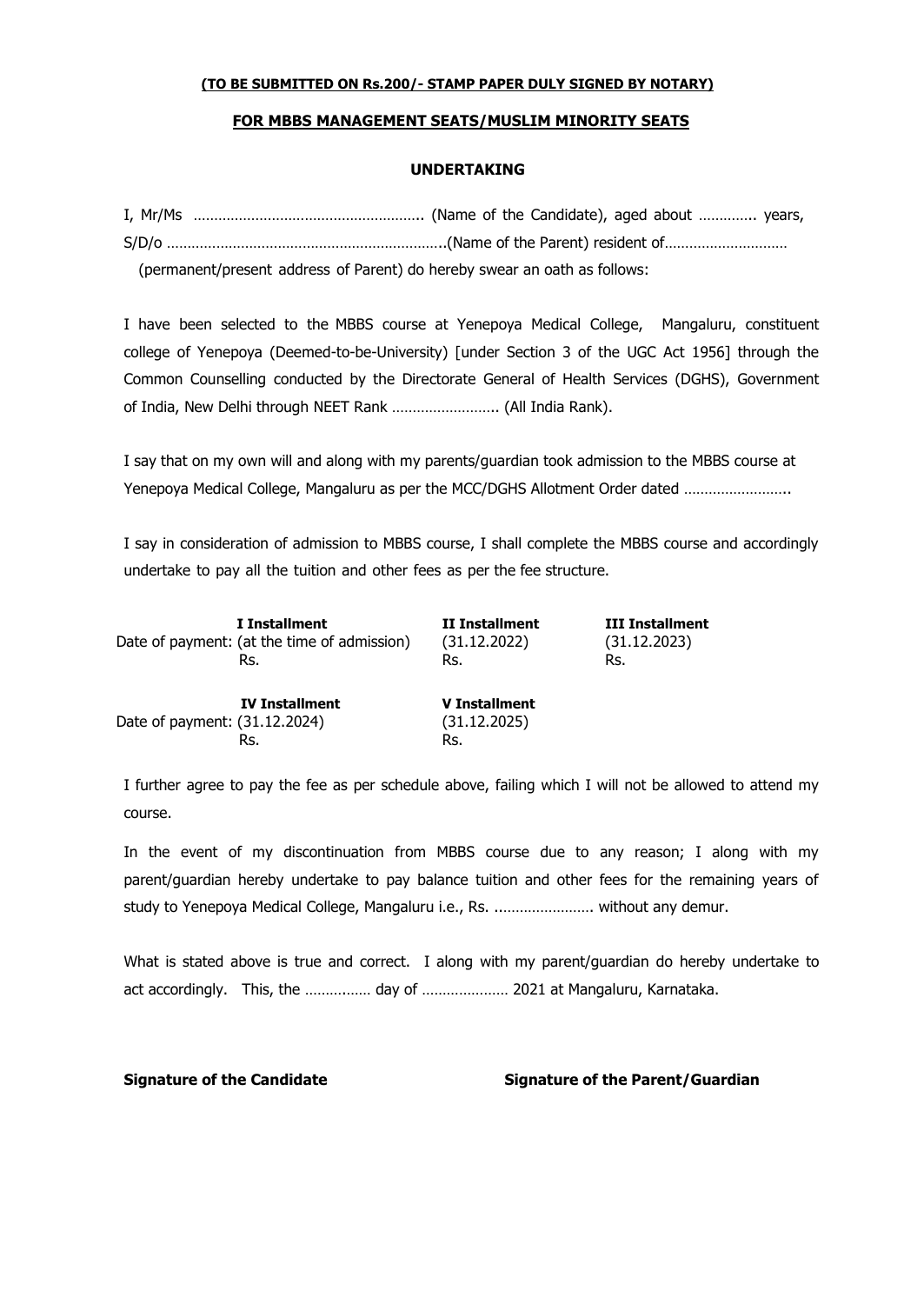## **FOR MBBS NRI SEATS**

### **UNDERTAKING**

| Parent) do hereby swear an oath as follows : |  |
|----------------------------------------------|--|

I have been selected to the MBBS course at Yenepoya Medical College, Mangaluru, constituent college of Yenepoya (Deemed-to-be-University) [under Section 3 of the UGC Act 1956] through the Common Counselling conducted by the Directorate General of Health Services (DGHS), Government of India, New Delhi through NEET Rank …………………………… (All India Rank).

I say that on my own will and along with my parents/guardian took admission to the MBBS course at Yenepoya Medical College, Mangaluru as per the MCC/DGHS Allotment Order dated ……………………..

I say in consideration of admission to MBBS course, I shall complete the MBBS course and accordingly undertake to pay all the tuition and other fees as per the fee structure.

| I Installment                               | II Installment | <b>III Installment</b> |
|---------------------------------------------|----------------|------------------------|
| Date of payment: (at the time of admission) | (31.12.2022)   | (31.12.2.2023)         |
| USD                                         | USD            | USD                    |
|                                             |                |                        |
|                                             |                |                        |

Date of payment: (31.12.2024) (31.12.2025) USD USD

 **IV Installment V Installment**

I further agree to pay the fee as per schedule above, failing which I will not be allowed to attend my course.

In the event of my discontinuation from MBBS course due to any reason; I along with my parent/guardian hereby undertake to pay balance tuition and other fees for the remaining years of study to Yenepoya Medical College, Mangaluru i.e., a sum of USD …………………. without any demur.

What is stated above is true and correct. I along with my parent/guardian do hereby undertake to act accordingly. This, the ……… day of …………… 2021 at Mangaluru, Karnataka.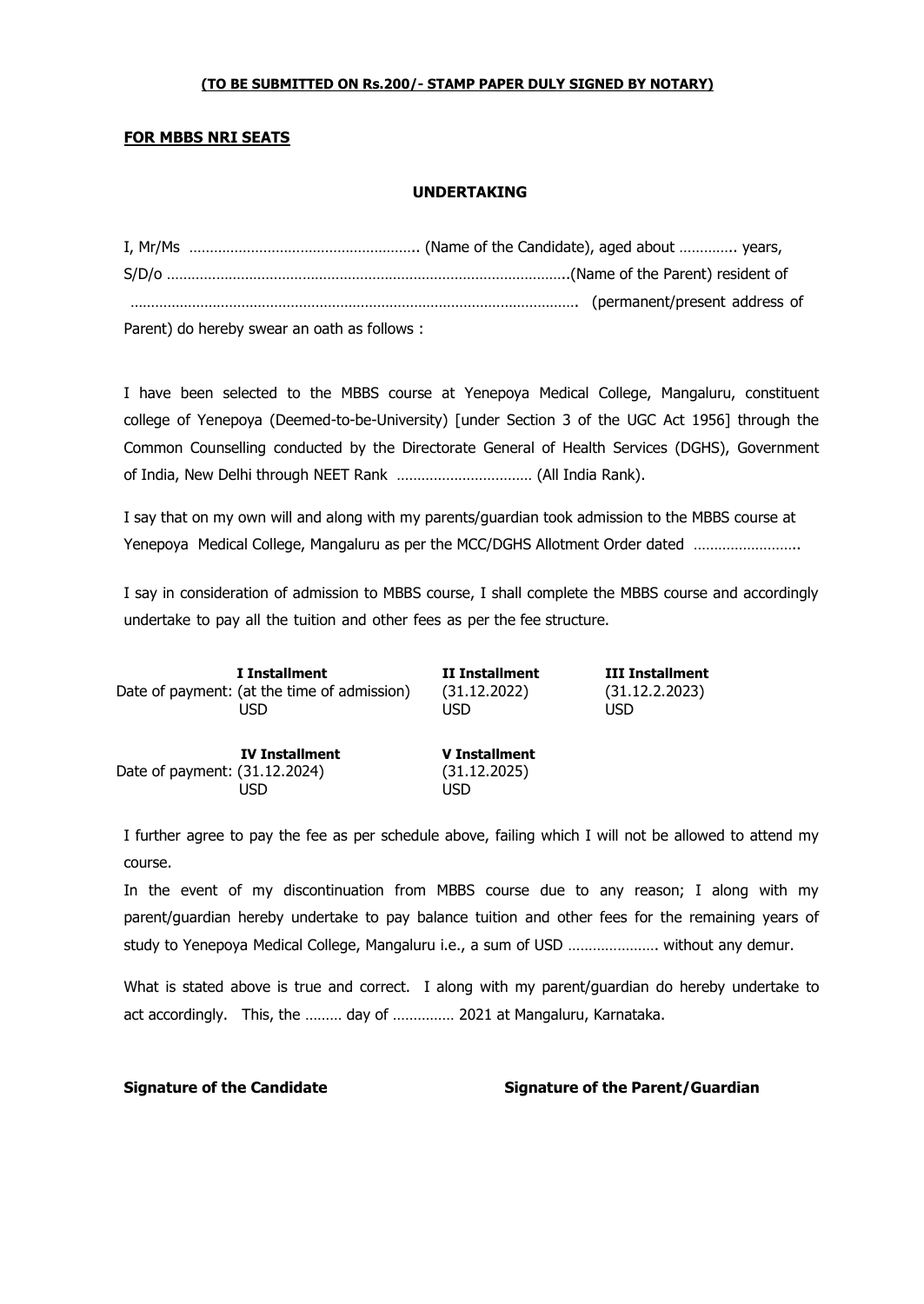# **FOR BDS MANAGEMENT SEATS/MUSLIM MINORITY SEATS**

# **UNDERTAKING**

| (permanent/present address of Parent) do hereby swear an oath as follows : |
|----------------------------------------------------------------------------|

I have been selected to the BDS course at Yenepoya Dental College, Mangaluru, constituent college of Yenepoya (Deemed-to-be-University) [under Section 3 of the UGC Act 1956] through the Common Counselling conducted by the Directorate General of Health Services (DGHS), Government of India, New Delhi through NEET Rank …………………….. (All India Rank).

I say that on my own will and along with my parents/guardian took admission to the BDS course at Yenepoya Dental College, Mangaluru as per the MCC/DGHS Allotment Order dated ……………………..

I say in consideration of admission to BDS course, I shall complete the BDS course and accordingly undertake to pay all the tuition and other fees as per the fee structure.

 **I Installment II Installment III Installment** Date of payment: (at the time of admission) (31.12.2022) (31.12.2023) Rs. Rs. Rs. Rs. Rs. Rs.

 **IV Installment** Date of payment: (31.12.2024) Rs.

I further agree to pay the fee as per schedule above, hostel and other fee as per norms failing which I will not be allowed to attend my course.

In the event of my discontinuation from BDS course due to any reason; I along with my parent/guardian hereby undertake to pay balance tuition and other fees for the remaining years of study to Yenepoya Dental College, Mangaluru i.e., Rs. ..………..……………. without any demur.

What is stated above is true and correct. I along with my parent/guardian do hereby undertake to act accordingly. This, the ……….…… day of ………………… 2021 at Mangaluru, Karnataka.